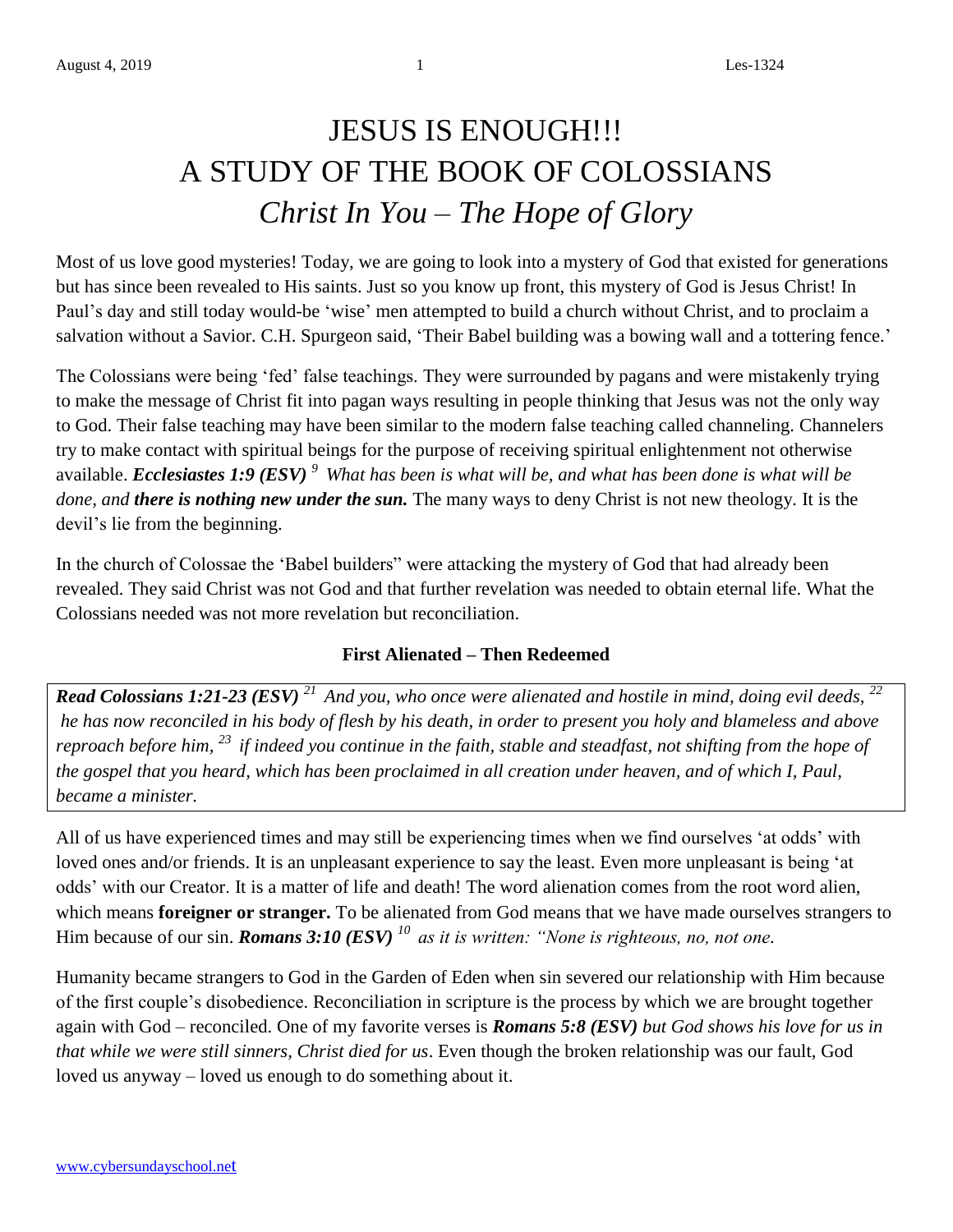In Lesson 1 of this series, I mentioned that the Gnostics were teaching that Jesus did not actually die on the cross but ascended to the divine realm from which He had come. Paul answered this accusation by reminding the Colossians and us that we are *reconciled in his body of flesh by his death*. I cannot fully comprehend it but the Bible says in *Hebrews 9:22 (ESV) <sup>22</sup>Indeed, under the law almost everything is purified with blood, and without the shedding of blood there is no forgiveness of sins.*

The only way to reconcile us to God for the sole purpose of presenting us to God as holy, blameless and above reproach is through the sacrifice of the flesh of Jesus. What Christ did for us in His flesh is so astounding that it is blasphemy to suggest that He did not literally die on the cross. Paul wrote in *1 Corinthians 1:17 (ESV) <sup>17</sup> For Christ did not send me to baptize but to preach the gospel, and not with words of eloquent wisdom, lest the cross of Christ be emptied of its power*. The Colossians were leaning towards emptying the cross of its power.

Those who believe a person can lose their salvation might use Paul's 'if statement' in verse 23 as a proof text. However, what Paul is saying is not an 'if condition' but an 'if argument' meaning if you are a child of God today, you will continue in the faith grounded and settled.

Ironside says, "Paul did not pretend to know who of the Colossians were really born of God. While he had confidence that most of them were, he wanted to stir up the consciences of any who were becoming slack. Their readiness to adopt new and fanciful systems was a cause for grave concern. Those who are really children of God, grounded and strengthened in the truth, will not be moved away from the hope of the gospel. Knowing what it has already done for them, they will not lightly turn away from it to some new and untried theory." Keep this in mind:

## **We are not saved by continuing in the faith. We continue in the faith which proves that we are saved.**

It is the responsibility of each professing Christian to test our own faith and examine our own hearts to be sure we are a child of God

*Read 2 Corinthians 13:5 (ESV) <sup>5</sup>Examine yourselves, to see whether you are in the faith. Test yourselves. Or do you not realize this about yourselves, that Jesus Christ is in you?—unless indeed you fail to meet the test!.*

## **How do test our faith to discover if we are really 'born again?'**

We know we are born again if we have the Holy Spirit in us.

*Read Romans 8:9 (ESV) <sup>9</sup>You, however, are not in the flesh but in the Spirit, if in fact the Spirit of God dwells in you. Anyone who does not have the Spirit of Christ does not belong to him.*

We know that we are born again if we love our brothers.

*Read 1 John 3:14 (ESV) <sup>14</sup>We know that we have passed out of death into life, because we love the brothers. Whoever does not love abides in death.*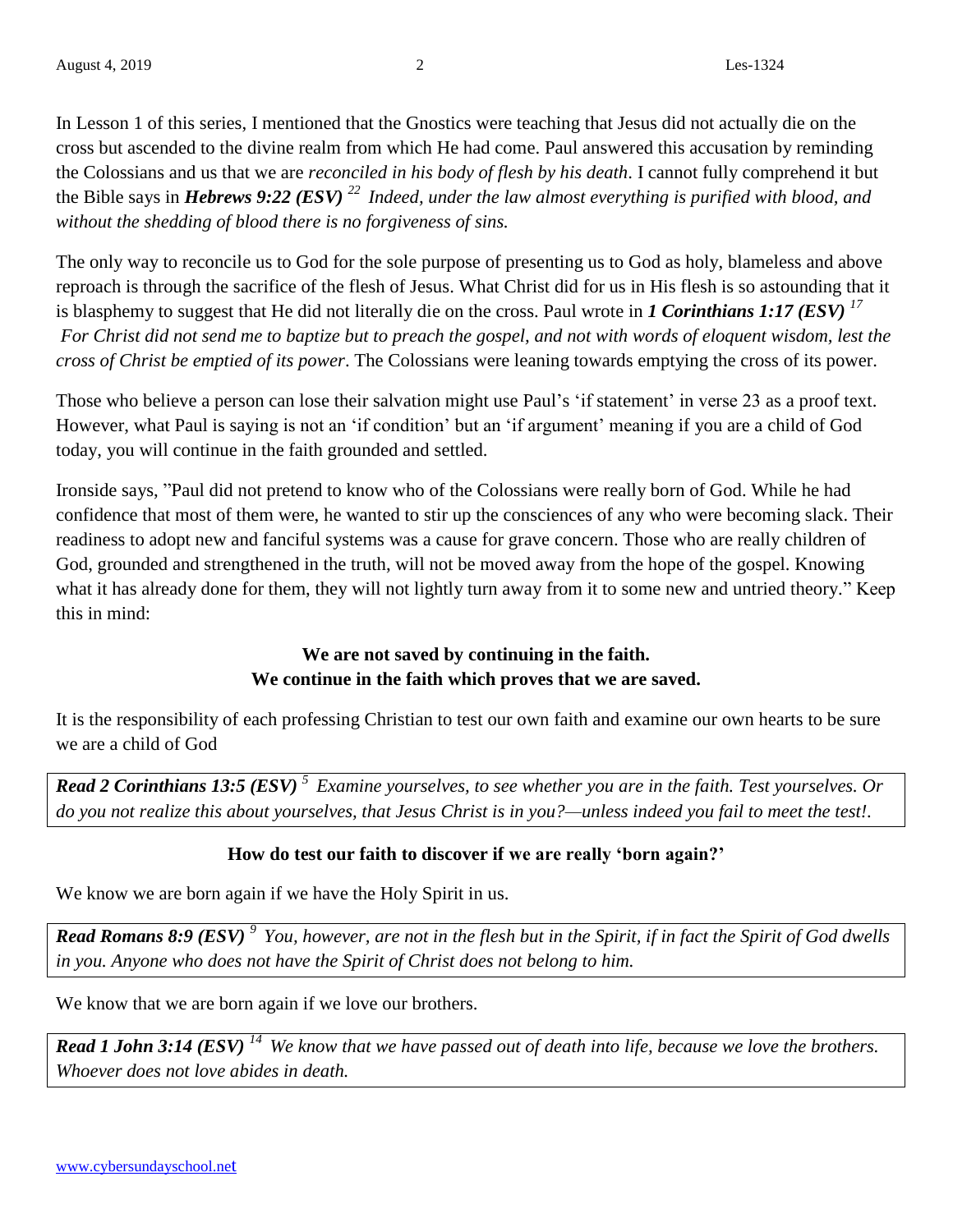We know we are born again when we practice righteousness.

*Read 1 John 2:29 (ESV) <sup>29</sup>If you know that he is righteous, you may be sure that everyone who practices righteousness has been born of him.*

These are just a few of the tests we can apply to our own lives to be certain that we are the children of God.

*Read Colossians 1:24-26 (ESV) <sup>24</sup>Now I rejoice in my sufferings for your sake, and in my flesh I am filling up what is lacking in Christ's afflictions for the sake of his body, that is, the church, <sup>25</sup>of which I became a minister according to the stewardship from God that was given to me for you, to make the word of God fully known, <sup>26</sup>the mystery hidden for ages and generations but now revealed to his saints.*

Suffering has been part of man's human experience since man's fall into sin. One-third of the book of *Psalms* is about suffering and includes graphic descriptions of suffering. The theme of the book of *Job* is the problem of suffering and why God permits the righteous to suffer. The Bible makes it clear that some suffering is the **result of evil action or sin** in the world.

*Read Galatians 6:7-8 (ESV) <sup>7</sup>Do not be deceived: God is not mocked, for whatever one sows, that will he also reap. <sup>8</sup>For the one who sows to his own flesh will from the flesh reap corruption, but the one who sows to the Spirit will from the Spirit reap eternal life.*

The Bible also shows that some suffering is not related to the past. Instead it is forward-looking and shapes and refines God's children.

*Read 1 Peter 1:6-7 (ESV) <sup>6</sup>In this you rejoice, though now for a little while, if necessary, you have been grieved by various trials, <sup>7</sup>so that the tested genuineness of your faith—more precious than gold that perishes though it is tested by fire—may be found to result in praise and glory and honor at the revelation of Jesus Christ.*

All believers face trials. We must accept trials as part of the refining process that burns away impurities and prepares us to meet Christ. As gold is heated, impurities float to the top and can be skimmed off. Likewise, our trials, struggles, and persecutions refine and strengthen our faith, making us useful to God. Instead of asking, "Why me?" we should respond to suffering with confidence, perseverance, and courage*.* 

Remember:

- Suffering provides examples for the demonstration of God's power. *2 Corinthians 12:9 (ESV) <sup>9</sup>But he said to me, "My grace is sufficient for you, for my power is made perfect in weakness." Therefore I will boast all the more gladly of my weaknesses, so that the power of Christ may rest upon me.*
- Suffering puts us in the position to comfort others who suffer. Suffering helps believers to identify with Christ. *2 Corinthians 1:3-4 (ESV) <sup>3</sup>Blessed be the God and Father of our Lord Jesus Christ, the Father of mercies and God of all comfort, <sup>4</sup>who comforts us in all our affliction, so that we may be able*